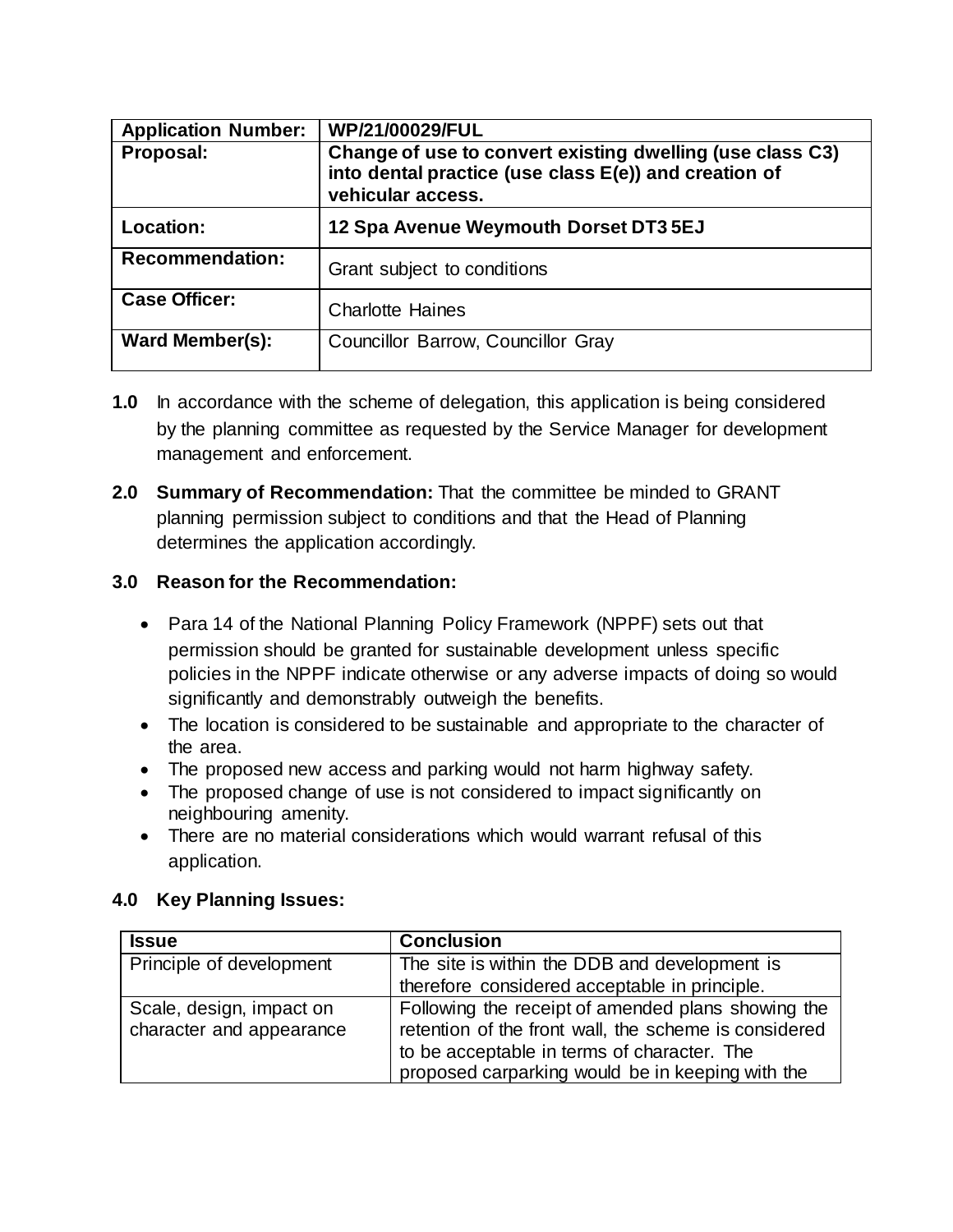|                           | urban character of the surrounding area where<br>parking in frontages is prevalent.                                                                                                                                                                  |  |
|---------------------------|------------------------------------------------------------------------------------------------------------------------------------------------------------------------------------------------------------------------------------------------------|--|
| Impact on amenity         | The proposed use of the building as a dental<br>practice is not considered to generate a<br>significant level of noise unsuitable for a residential<br>area and therefore is considered                                                              |  |
|                           | in accordance with Local Plan Policy ENV16.                                                                                                                                                                                                          |  |
| <b>Access and Parking</b> | Following the receipt of amended plans showing the<br>retention of the front wall and the reduction in the<br>width of the new access, it is considered that the<br>proposal would not lead to significant harm to<br>highway and pedestrian safety. |  |

## **5.0 Description of Site:**

- 5.1 The application site is located on the western side of Dorchester Road, one of the main thoroughfares into Weymouth.
- 5.2 The application site is a semi-detached single storey bungalow built on a corner plot adjacent to the junction of Spa Avenue with Dorchester Road. Spa Avenue is a small cul-de-sac consisting of 14 semi-detached bungalows including the application property. The property is a three-bedroom bungalow, with a garden to the front. A single drive is situated on the south eastern side of the bungalow which leads from the existing access off Dorchester Road. A narrow garden is situated on the north western side of the bungalow.

## **6.0 Description of Proposal:**

- 6.1 The proposal is to convert the existing bungalow into a dental surgery. It is also proposed to convert the front garden into a visitor parking area for the surgery. The existing driveway is to provide 2 tandem parking spaces for staff. A new access is proposed onto Spa Avenue in addition to the existing access off Dorchester Road.
- 6.2 The original plans submitted with the application proposed the removal of the front wall and a wider access onto Spa Avenue. Following the receipt of amended plans during the application period, the front wall is now proposed to be retained and the proposed access narrowed.

# **7.0 Relevant Planning History:**

- 7.1 No relevant planning history.
- **8.0 Relevant Constraints:**
	- Within the defined development boundary
- **9.0 Consultations:**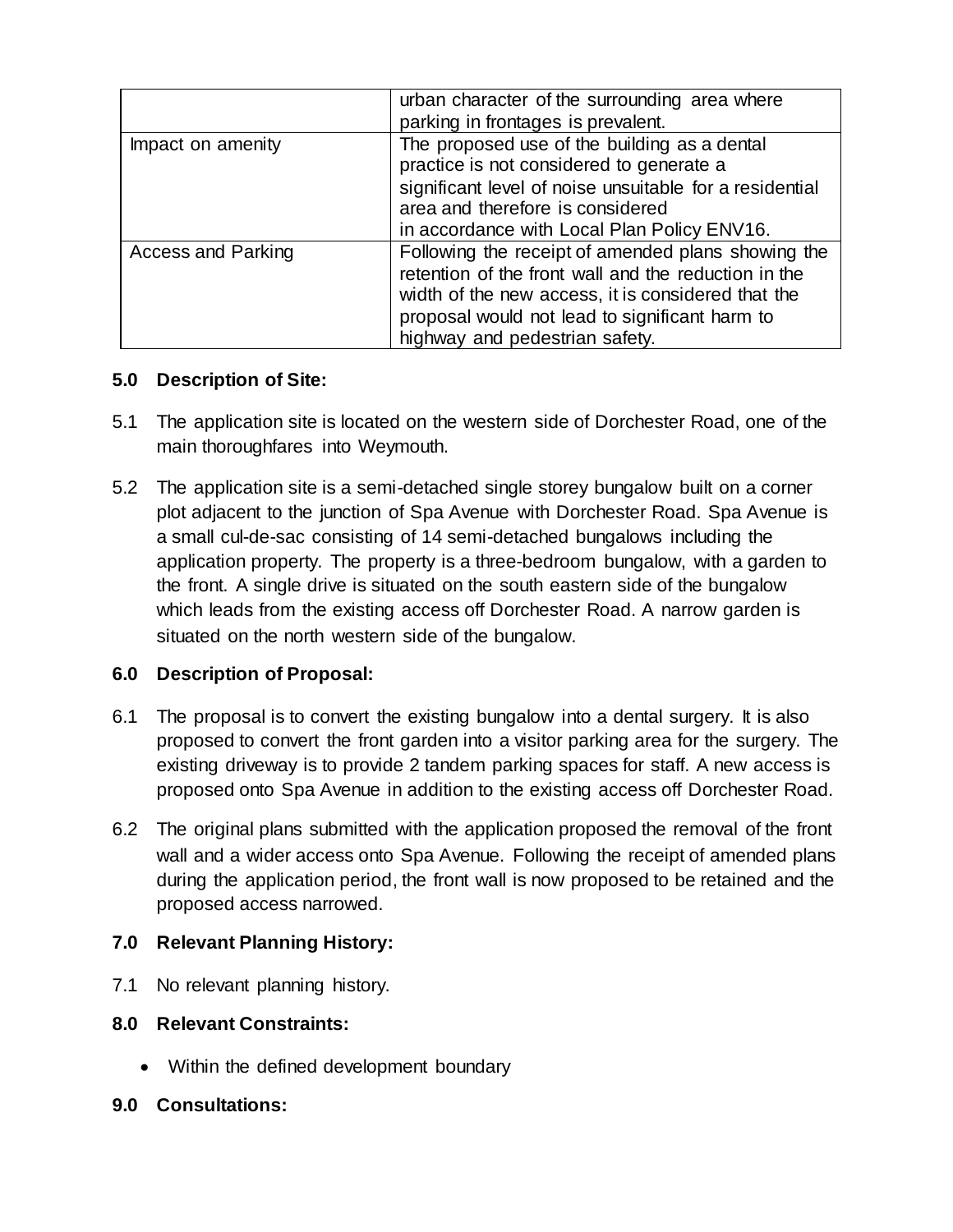9.1 All consultee responses can be viewed in full on the website.

## **Consultees**

- **1. Highways –** Subject to adherence to amended plans and recommended conditions.
- **2. Environmental Health –** No objection.
- **3. Weymouth Town Council -** No objection.
- **4. Cllr D Gray - Radipole Ward -** The original layout plan did not show the lamppost or telephone pole close to the new access. The plans do not clearly show that the vehicular access proposed is in addition to the existing. Concerns over how the parking arrangement will work. The impact on pedestrian safety of the proposed access which is close to a dropped kerb for pedestrians. It is unclear where the bin storage would be located and whether it would contain medical waste. Concerns over noise impact from drills etc associated with the proposed dental use given its close proximity to neighbours' property.

### **Representations**

| <b>Total - Objections</b> | <b>Total - No Objections</b> | <b>Total - Comments</b> |
|---------------------------|------------------------------|-------------------------|
|                           |                              |                         |

| <b>Petitions Objecting</b> | <b>Petitions Supporting</b> |  |
|----------------------------|-----------------------------|--|
|                            |                             |  |
| 0 Signatures               | 0 Signatures                |  |

9.2 4 letters of objection have been received raising the following concerns: -

- Insufficient on-site parking.
- Increased parking demand in Spa Avenue from road.
- Noise and disturbance from proposed dental use of this semi-detached building which adjoins a residential property.
- Noise and visual impact from compression cupboard.
- Contamination/radiation from proposed use.
- Proposed use would require a total of 7 and not 3 members of staff as stated.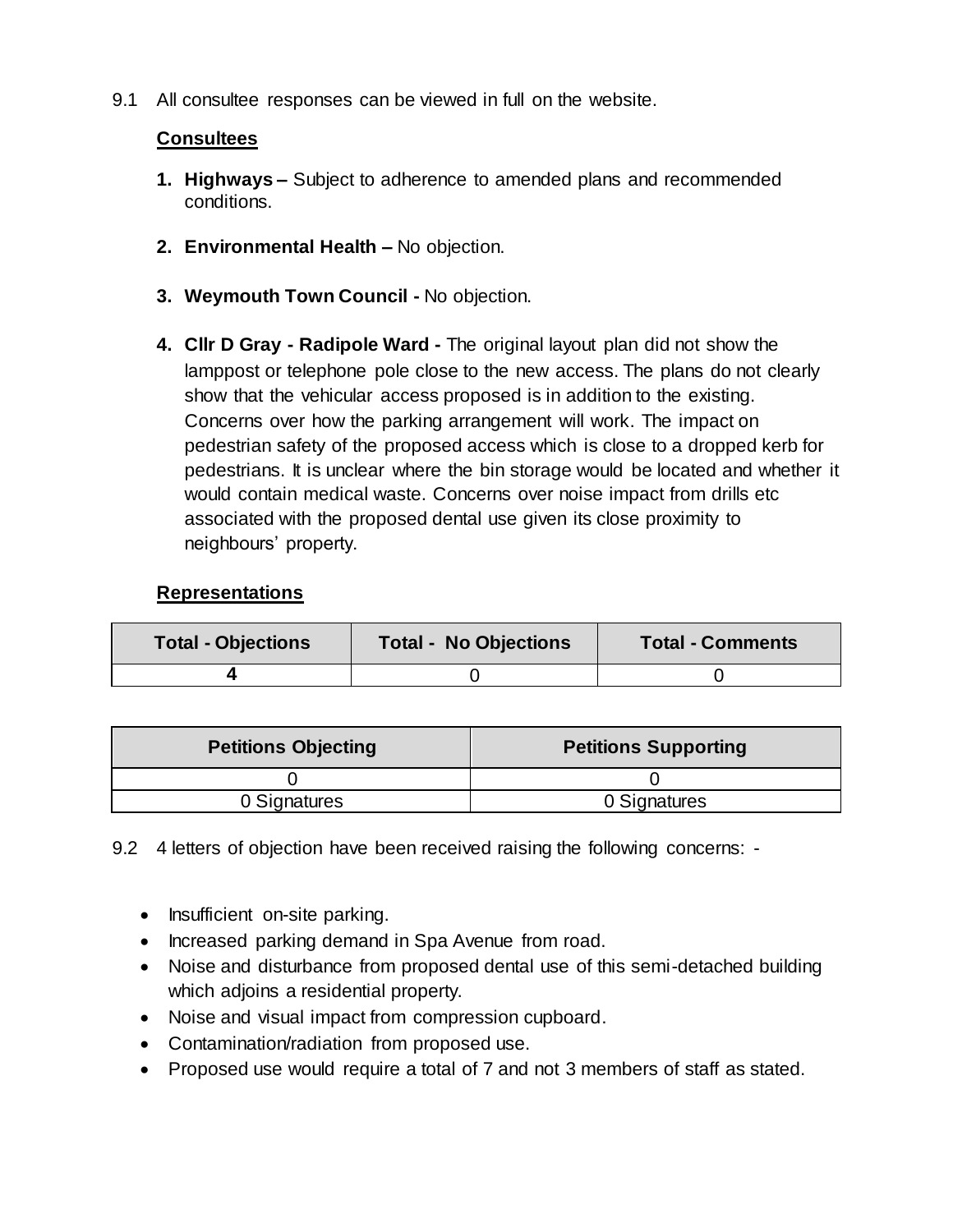- Proposed access adjacent to crossing over junction of Spa Avenue with Dorchester Road which is used by pedestrians including school children.
- Loss of garden and associated biodiversity losses.
- Original plans showed removal of entire low front wall which would allow access to parking area from all directions which would have a highway safety impact.
- Loss of a small dwelling within defined development boundary.
- Site inappropriate for a dental practice.
- Increased vehicular movements/traffic from proposed use.
- Proposed new access would be opposite no.1 Spa Avenue with potential loss of privacy and disturbance to front rooms.

The following concerns were also raised but are not material planning considerations:

• Impact on foundations to adjoining property from internal works required for proposed use.

## **10.0 Relevant Policies**

## Adopted West Dorset and Weymouth & Portland Local Plan

The following policies are considered to be relevant to this proposal:

- INT1 Presumption in favour of Sustainable Development
- ENV10 The landscape and townscape setting
- ENV12 The design and positioning of buildings
- ENV16 Amenity
- SUS2 Distribution of development
- COM2 New or Improved Local Community Buildings and Structures
- COM7 Creating a safe & efficient transport network
- COM9 Parking provision

## **Other Material Considerations**

National Planning Policy Framework:

Paragraph 11 sets out the presumption in favour of sustainable development. Development plan proposals that accord with the development plan should be approved without delay. Where the development plan is absent, silent or relevant policies are out-of-date then permission should be granted unless any adverse impacts of approval would significantly and demonstrably outweigh the benefits when assessed against the NPPF or specific policies in the NPPF indicate development should be restricted.

Relevant NPPF sections include: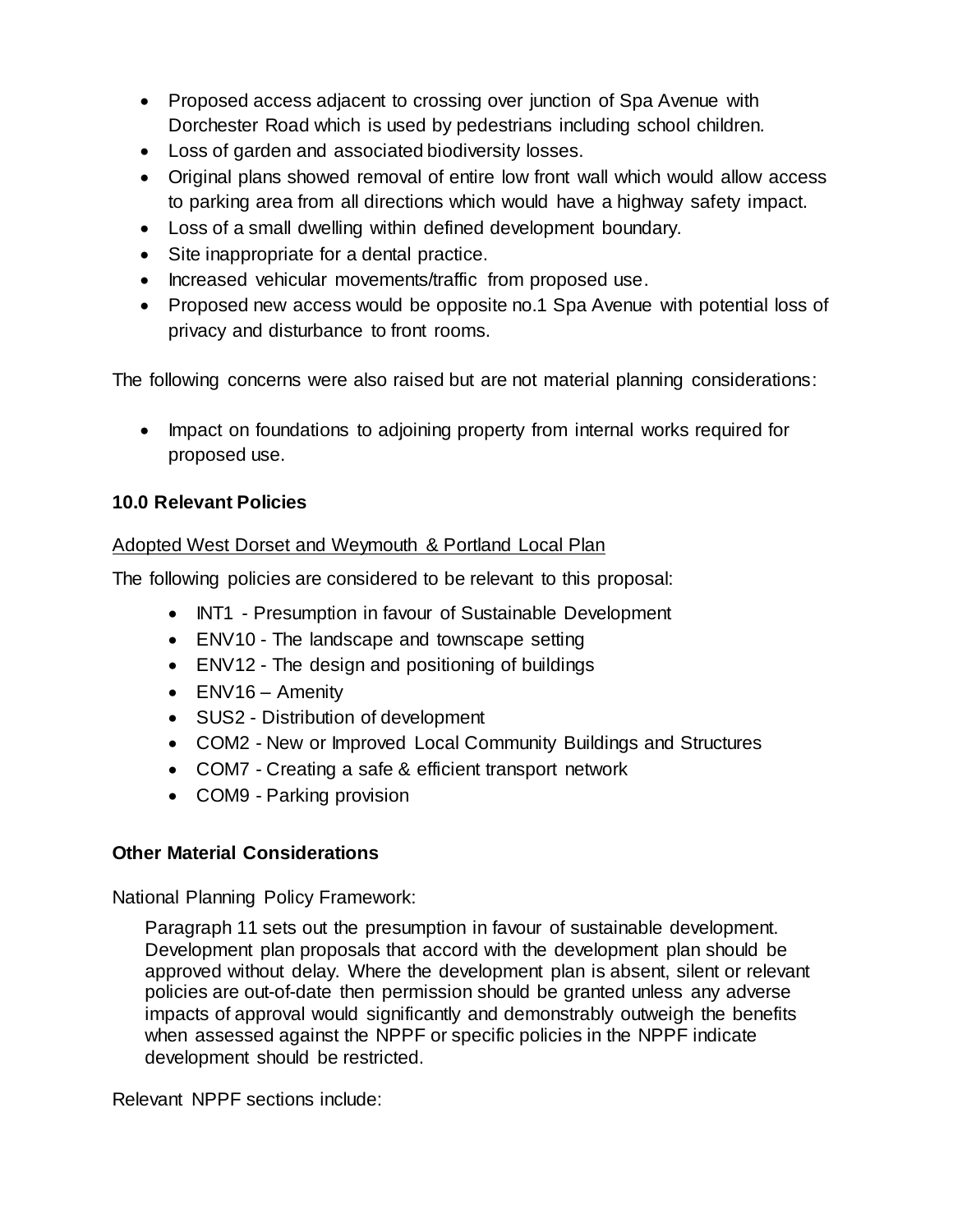- Section 4. Decision taking: Para 38 Local planning authorities should approach decisions on proposed development in a positive and creative way. They should use the full range of planning tools available…and work proactively with applicants to secure developments that will improve the economic, social and environmental conditions of the area. Decision-makers at every level should seek to approve applications for sustainable development where possible.
- Section 5 'Delivering a sufficient supply of homes'
- Section 8 'Promoting healthy and safe communities'
- Section 9 'Promoting sustainable transport'
- Section 12 'Achieving well designed places indicates that all development to be of a high quality in design, and the relationship and visual impact of it to be compatible with the surroundings. In particular, and amongst other things, Paragraphs 126 – 136 advise that:
- The Government attaches great importance to the design of the built environment. Good design is a key aspect of sustainable development, is indivisible from good planning, and should contribute positively to making places better for people.
- It is important to plan positively for the achievement of high quality and inclusive design for all development, including individual buildings, public and private spaces and wider area development schemes.
- Development that is not well designed should be refused, especially where it fails to reflect local design policies and government guidance on design.
- Section 15 'Conserving and Enhancing the Natural Environment' Paragraphs 179-182 set out how biodiversity is to be protected and encourage net gains for biodiversity.

National Planning Practice Guidance

## **11. Human Rights:**

Article 6 - Right to a fair trial.

Article 8 - Right to respect for private and family life and home.

The first protocol of Article 1 Protection of property

This Recommendation is based on adopted Development Plan policies, the application

of which does not prejudice the Human Rights of the applicant or any third party.

## 12. Public Sector Equalities Duty: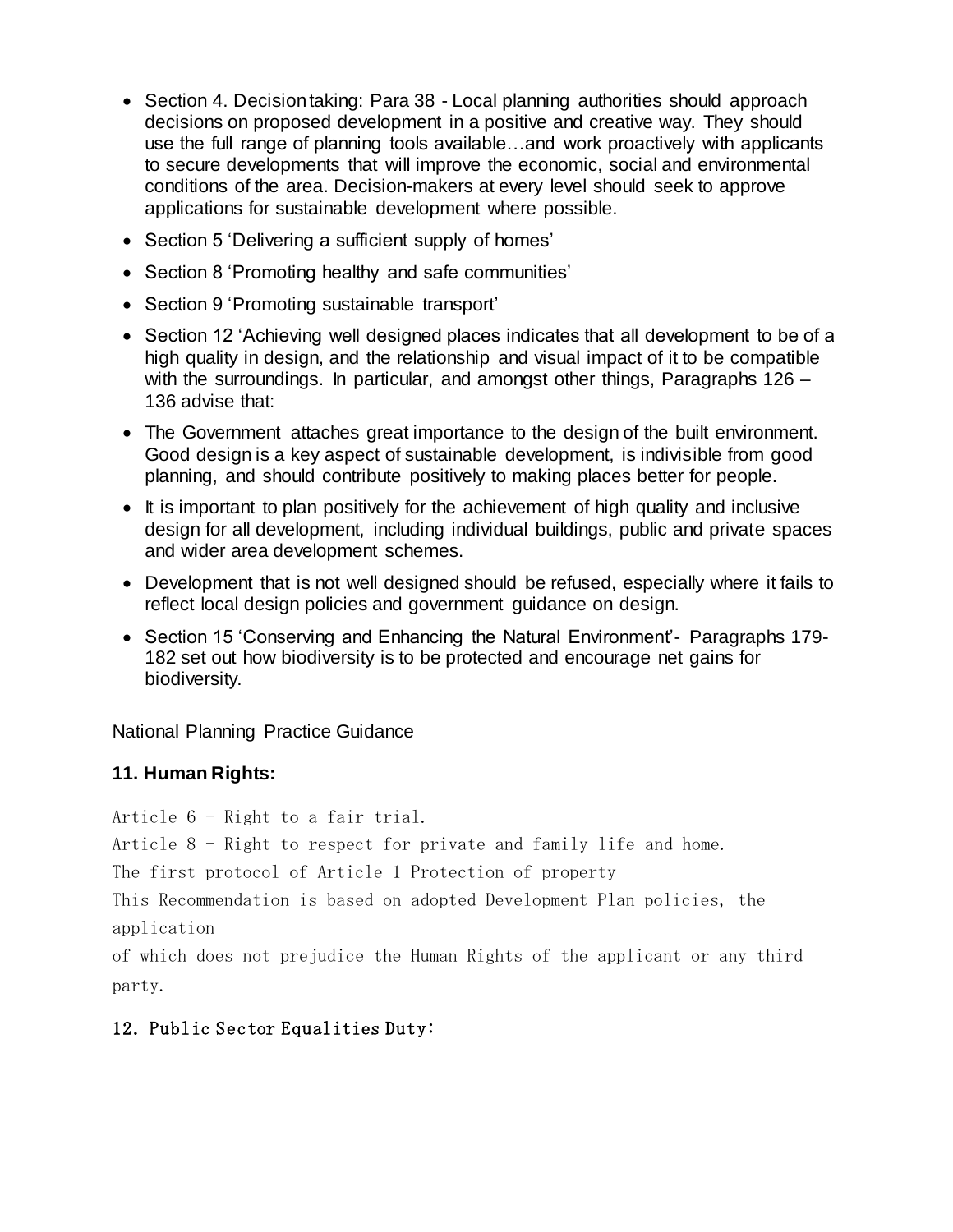As set out in the Equalities Act 2010, all public bodies, in discharging their functions

must have "due regard" to this duty. There are 3 main aims:-

- Removing or minimising disadvantages suffered by people due to their protected characteristics
- Taking steps to meet the needs of people with certain protected characteristics where these are different from the needs of other people
- Encouraging people with certain protected characteristics to participate in public life or in other activities where participation is disproportionately low.

Whilst there is no absolute requirement to fully remove any disadvantage the Duty is

to have "regard to" and remove OR minimise disadvantage and in considering the

merits of this planning application the planning authority has taken into consideration

the requirements of the PSED.

The existing building is single storey and as such the proposed dental practice is all on one level allowing for easier access by persons who suffer from limited mobility as a result of age and/or disability. In addition, the site is served by public transport and well located to serve the needs of the local community

### 13. Financial Benefits:

Material Considerations: - Additional jobs & employment

Non-Material Considerations: - Business rates

### 14. Climate Implications:

The site is located on a main road where there is a regular bus route and is accessible on foot from a wide catchment area minimising the need for private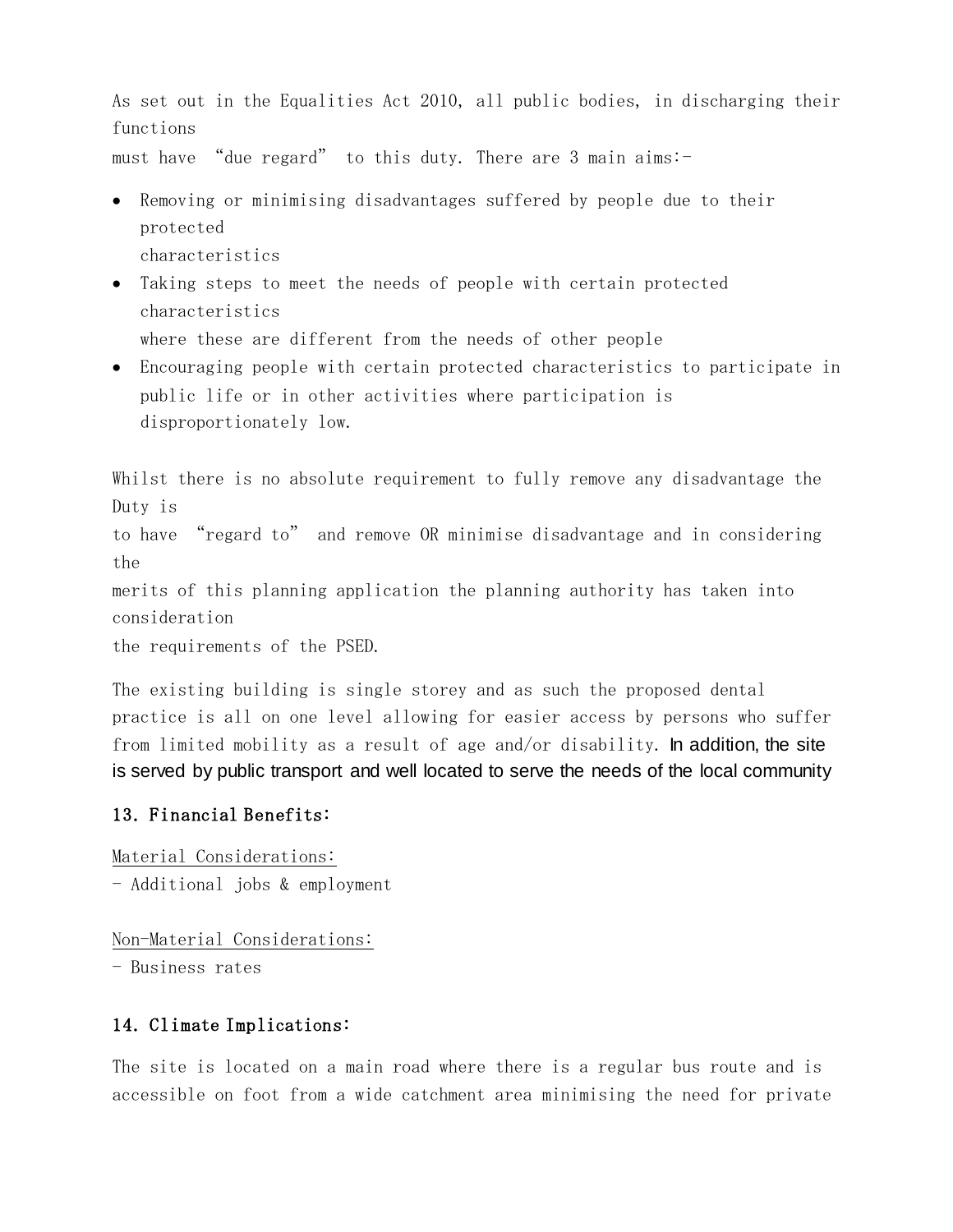car trips. The proposal will provide a dental surgery in a sustainable location through the re-use of an existing building with the associated minimising of construction materials.

### 15. Planning Assessment:

### Principle of development

- 15.1 Local Plan Policy ECON1 states that "Employment development will generally be supported" and this includes through the re-use or replacement of an existing building. This application seeks the re-use of an existing building into a dental practice which would have 3 employees (as stated in the submitted application form) and as such is considered a useful contribution to employment.
- 15.2 COM2 of the West Dorset, Weymouth and Portland Local Plan refers to new or improved local community buildings and structures. The policy ensures that proposals are only permitted provided they are within or adjoining an existing settlement, that they are well located and accessible to the main catchment population, that they would not generate single purpose trips by car and that they would not undermine the commercial viability of nearby community facilities.
- 15.3 The proposed development is located within an existing settlement on the edge of the town centre, as such the site is easily accessible for members of the public especially by public transport. Furthermore, as there are a number of other facilities within the area members of the public can visit several of the facilities in one trip thereby enhancing the viability of the doctors surgery and pharmacy as well as other shops and facilities in the area. The proposal therefore complies with Policy COM2.
- 15.4 It is noted that the scheme would result in the loss of a dwelling from the housing stock however as limited to just one dwelling this is considered acceptable. Nevertheless, the Local Plan is silent on the loss of small residential units within defined development boundaries.
- 15.5 Whilst the loss of residential accommodation is regrettable, the benefits of having enhanced community facilities in this area is considered to outweigh the loss of a residential unit.

#### Impact on Character and Appearance of the Surrounding Area

15.6 The proposed change of use does not involve any external changes to the building. It is proposed to remove the existing small front garden and replace with hard surfacing to provide customer parking spaces for the dental practice. The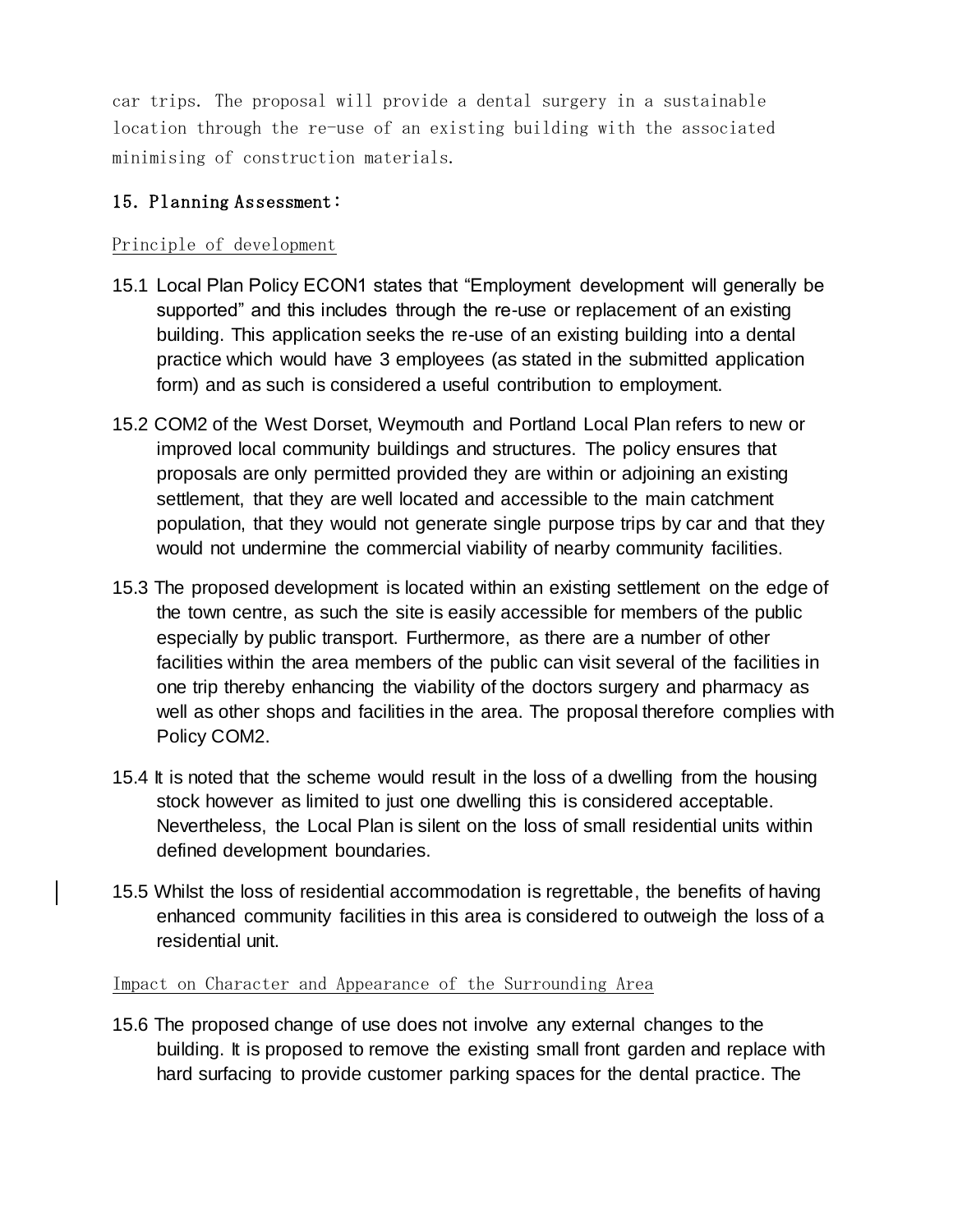surrounding area is characterised by a mix of residential and commercial properties and has an urban character.

- 15.7 The commercial buildings in the surrounding area include large areas of hardstanding at the front of the plots to provide parking. A number of residential properties have also introduced hardstanding to their entire front gardens to provide off road parking. Furthermore, the proposed hard surfacing is to be grasscrete which is a cellular reinforced concrete system with voids which allows grass to grow up in the voids and is a permeable surface, a form of sustainable urban drainage system.
- 15.8 The proposed hard surfacing would result in the removal of two small garden trees which do provide a contribution to the street scene, albeit limited. The original plans submitted with the application did not propose any replacement planting and it was considered that some landscaping/planting to mitigate the loss of the trees was necessary. Amended plans were submitted which shows some planting to the side of the dental practice where it flanks Spa Avenue. This planting can be conditioned (see proposed condition 7 below).
- 15.9 The original plans also proposed the removal of the low front wall which does provide a boundary definition to the street scene and is mirrored by that on the opposite side of the junction at 1 Spa Avenue. Amended plans were submitted showing the retention of the front wall.
- 15.10 It is considered due to the urban character and prevalence of hardstanding in the surrounding area and the proposed materials of grasscrete, that the parking area to the front of the proposed dental practice would not cause significant harm to the street scene and character and appearance of the surrounding area.

#### Impact on Residential Amenity

- 15.11 This type of use is not un-common in residential areas. It tends to be low key and does not have any significant degree of commercial traffic. The key issue is about potential noise and disturbance to residential neighbours arising from the surgery itself and the comings and goings of staff and customers.
- 15.12 A number of representations have been received by neighbours raising concerns over the increased noise and disturbance from the proposed use of the property as a dental practice. Environmental Health have been consulted and responded to say they had no comment.
- 15.13 The main access and carpark for staff and customers will be from the principal elevation which faces onto Dorchester Road and away from neighbouring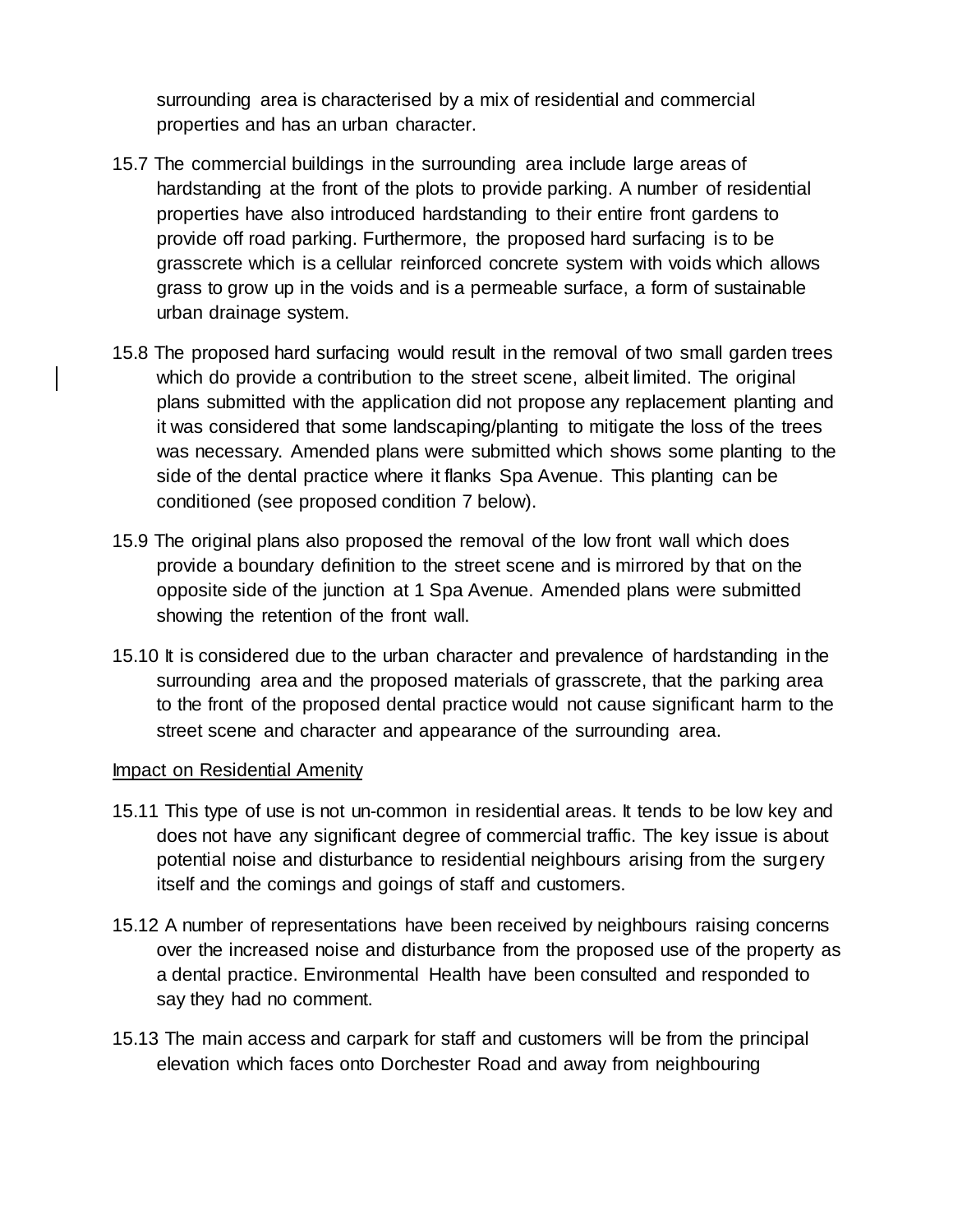dwellings located in Spa Avenue. As such any impact on amenity from footfall into the building is considered to be low and is considered to be acceptable.

- 15.14 In this particular case, Dorchester road is a busy road with associated traffic noise and the limited additional coming and going of cars throughout the working day should not cause undue additional disturbance.
- 15.15 Concerns were also raised in respect of the proposed external siting of the compressor cupboard close to the common boundary with No.11A. Amended plans have been submitted which incorporates the compressor into the building. This will eliminate any noise that could be produced by an external compressor cupboard and it will also reduce the external alterations to the existing building.
- 15.16 The building the subject of the proposed change of use is attached to no.11A and as such concerns were raised regarding the potential contamination/radiation from the proposed use. The agent has advised that the X ray room will be designed to comply with the relevant guidance published by Public Health England. The x-ray room door will be lined with lead sheet of 2mm thickness, and the walls will be either lined with 2mm lead sheet or built with 115mm brick and finished with a layer of 6mm barium plaster. Given these safeguards, it is considered that the proposed use would not result in any contamination risks to neighbours.
- 15.17 The use itself is considered to be compatible with residential uses in close proximity. The granting of planning permission would give the site a Class E use. While a dental surgery is considered to be a compatible use with neighbouring residential properties, other Class E uses, which could include uses such as nurseries and training centres which could have a different impact on the living conditions of the occupants of the neighbouring properties. For this reason, officers consider that it is appropriate to restrict the E(e) uses that can occur in this property to prevent potentially harmful uses taking place in future. This will be achieved by means of a condition (see proposed condition 3 below).
- 15.18 Officers have considered whether it would be appropriate to restrict the hours on which the dental surgery could operate. However, the use is not considered to be detrimental to the occupants of the neighbouring properties and officers therefore do not consider that such a condition could be justified.
- 15.19 The proposed use of the building as a dental practice is not considered to generate a significant level of noise unsuitable for a residential area and therefore is considered in accordance with Local Plan Policy ENV16.

### Highway Safety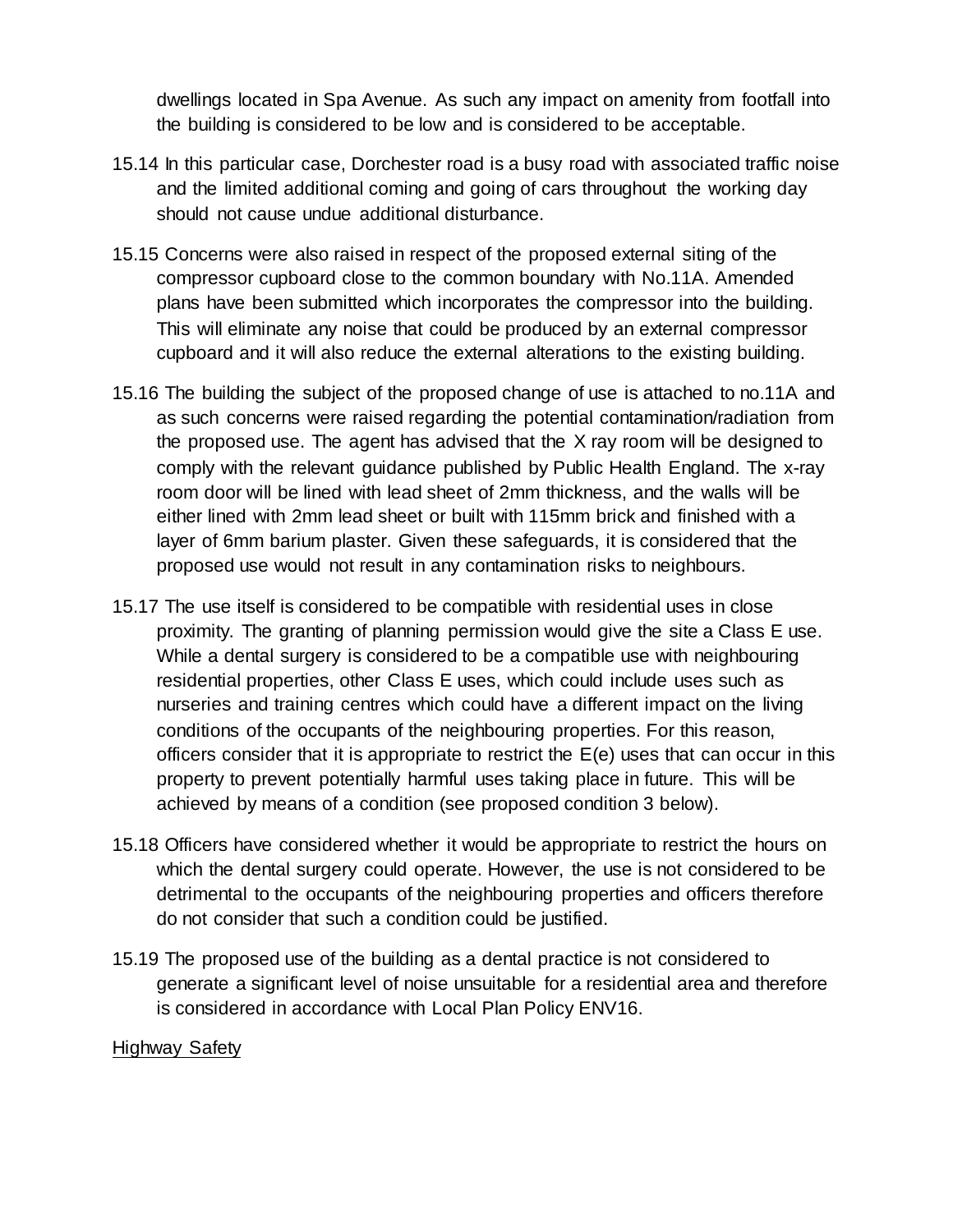- 15.20 The site plan originally submitted with the application proposed the removal of the low wall which fronts onto Dorchester Road. The removal of the wall would effectively allow vehicles to drive over the pavement to enter and exit any of the 3 customer parking spaces proposed as opposed to utilising the existing access over the pavement.
- 15.21 A number of concerns were raised by residents regarding the removal of the front wall. The highways engineer advised that this would cause an unsafe access and parking arrangement with the adjacent highway and pavement and as such raised objections to the proposed plans. They advised that there would be sufficient space to manoeuvre within the site with the front wall remaining. It was also suggested that an 'in and out' system would be the best approach with vehicles entering from Dorchester Road and exiting onto Spa Avenue ahead of the junction with Dorchester Road.
- 15.22 The original site plan also proposed the formation of a new access in addition to the existing which would measure 4m in width, this is well in excess of what is required given the width of a car and it was advised that this should be reduced to 3m which would still provide sufficient width for the exit. This would reduce the extent of walling that is required to be removed for the new additional access and also should ensure that the telegraph pole and street name plate can be retained.
- 15.23 Amended plans were submitted which addressed the above concerns. The front wall is now proposed to be retained along with the telegraph pole and street name plate to also remain in their current location. The proposed site plan also indicates an 'in and out' system with the new vehicular access reduced to 3 metres wide as advised. The highways engineer was re-consulted on the amended plans and raised no objections subject to conditions.
- 15.24 The proposed layout indicates a total of 3 customer parking spaces at the front and 2 staff parking spaces to the southern side of the bungalow. A number of concerns have been raised by residents both on the original and amended plans in terms of the impacts of the proposed change of use on highway and pedestrian safety. Concerns have also been raised by residents regarding the number of parking spaces within the site and the potential for an increase in onstreet parking within Spa Avenue. However, the proposed change of use is to a small single storey bungalow. The proposed dental practice would be a relatively small size practice with 3 surgery rooms. Furthermore, given the location, a number of customers and staff are likely to access the dentist via public transport or on foot. Immediately to the north of the property is a bus stop. Therefore, it is not envisaged there would be significant parking demand, nor would there be a significant number of vehicular movements.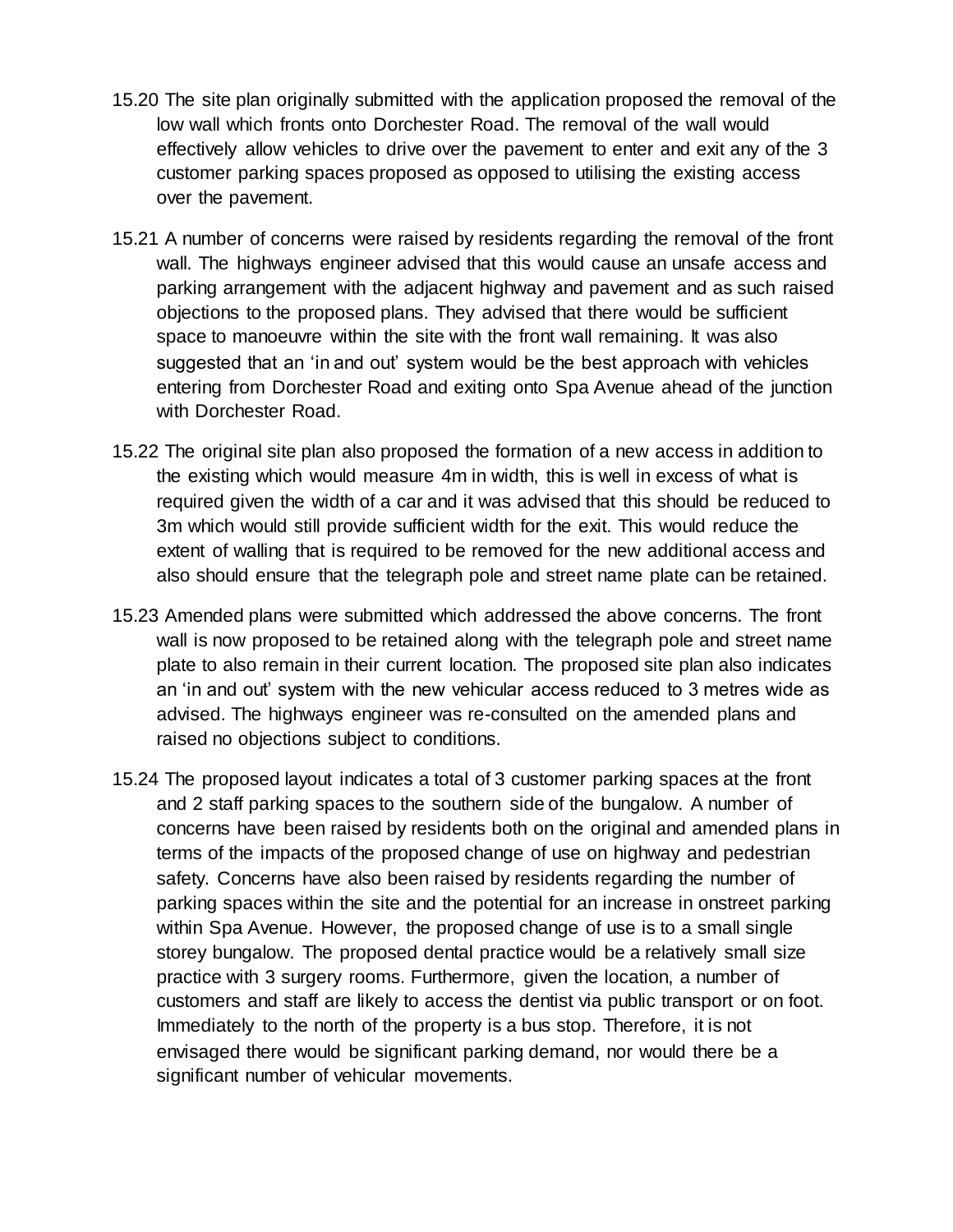- 15.25 There is sufficient space within site for vehicles to park and manoeuvre to allow for forward entry and exit into and out of the site. Any vehicles accessing and leaving the site would be at low speeds and should be driving in accordance with the road conditions/speed limit.
- 15.26 Given the above, it is considered that the proposal would not lead to significant harm to pedestrian safety on this road.

## 16. Conclusion:

- 16.1 In conclusion, it is considered that this site is a suitable one for the low-key dental practice proposed. The site is in a sustainable location, served by public transport and well located to serve the needs of the local community. This part of Dorchester Road is considered appropriate where there are already a number of commercial uses. The direct impacts of the proposal are unlikely to disturb neighbours to an unreasonable degree and the access, parking and manoeuvring area should ensure the free flow of traffic along the highway.
- 16.2 Taken as a whole, the proposals are in keeping with the character of the area, are not considered to impact significantly on neighbouring amenity or highway safety and would provide an important service to the local community. Therefore, it is considered that the proposal is in accordance with the policies of the West Dorset, Weymouth & Portland Local Plan 2015, the NPPF and should be granted subject to conditions.

### 17. Recommendation:

That the committee be minded to GRANT planning permission subject to conditions and that the Head of Planning determines the application accordingly.

1. The development to which this permission relates must be begun not later than the expiration of three years beginning with the date of this permission.

Reason: This condition is required to be imposed by Section 91 of the Town and Country Planning Act 1990 (as amended).

2. The development hereby permitted shall be carried out in accordance with the following approved plans:

Location Plan - Drawing Number AJC/120/20/E received on 14/01/2021 Block Plan - Drawing Number AJC/120/20/A/Rev1 received on 03/08/2021 Existing and Proposed Site Plan - Drawing Number AJC/120/20/B/Rev2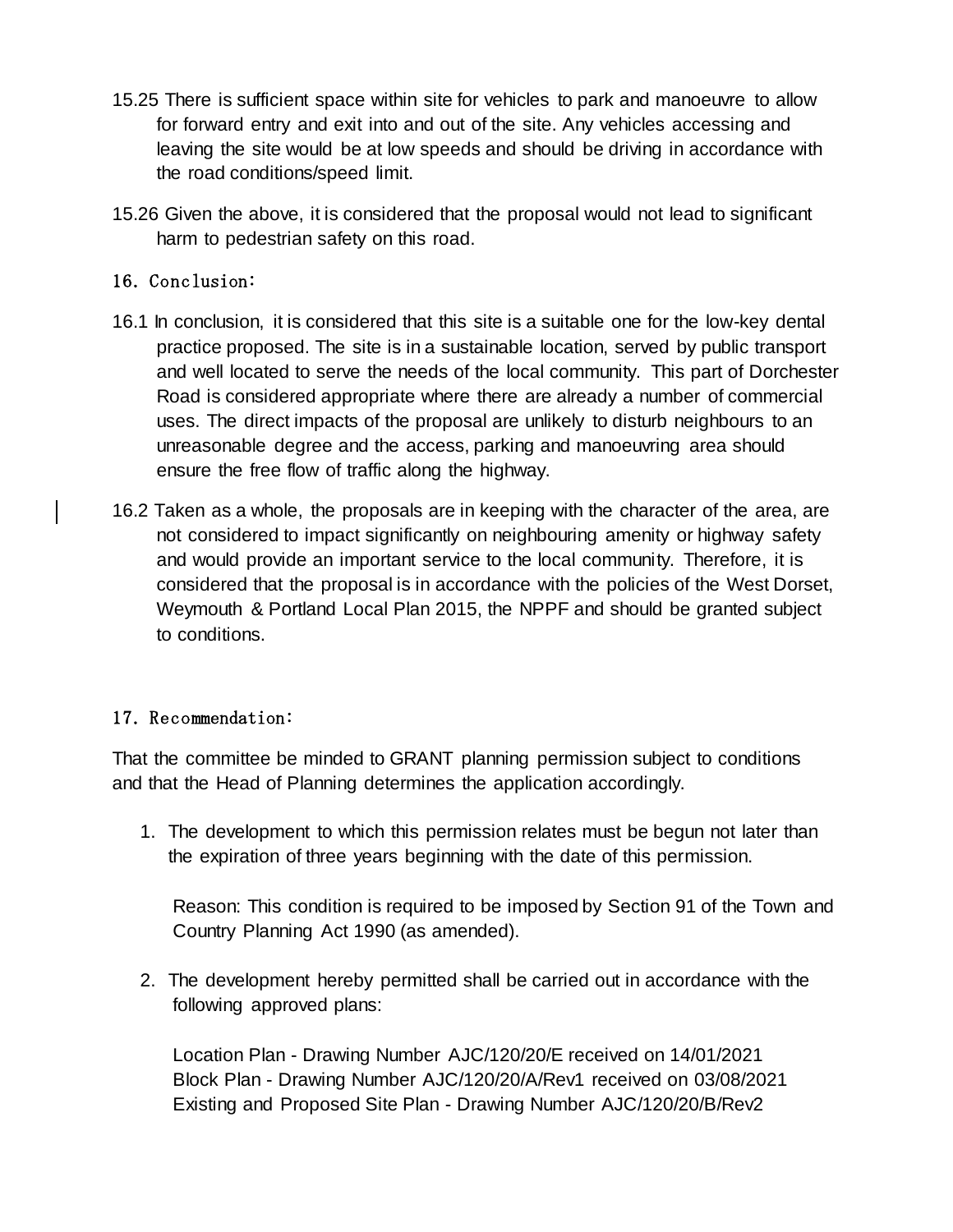received on 03/08/2021 Proposed Plans and Elevations - Drawing Number AJC/120/20/D/Rev1 received on 03/08/2021

Reason: For the avoidance of doubt and in the interests of proper planning.

3. The building shall be used for purposes only within Class E E(e) (medical or health services) of the Town and Country Planning (Use Classes) Order 1987 as amended.

Reason: Other uses with the Class E use class as outlined in the Town and Country Planning (Use Classes) Order 1987 may have a detrimental impact on the amenity of neighbouring residents.

4. Before the development is utilised for any purpose falling within Class E(e) of the Town and Country Planning (Use Classes) Order 1987 (as amended), the first 5.00 metres of each vehicular access, measured from the rear edge of the highway (excluding the vehicle crossing – see the Informative Note below), must be laid out and constructed to a specification which shall have first been submitted to and approved in writing by the Planning Authority.

Reason: To ensure that a suitably surfaced and constructed access to the site is provided that prevents loose material being dragged and/or deposited onto the adjacent carriageway causing a safety hazard.

5. Before the development hereby approved is first utilised for purposes falling within Class E(e) of the Town and Country Planning (Use Classes) Order 1987 as amended, the turning and parking shown on Drawing Number AJC/120/20/B/Rev2 must have been constructed. Thereafter, these areas, must be permanently maintained, kept free from obstruction and available for the purposes specified.

Reason: To ensure the proper and appropriate development of the site and to ensure that highway safety is not adversely impacted upon.

6. The existing block wall in front of the patients parking spaces as shown on the approved site plan drawing number AJC/120/20/B/Rev2 shall be retained in perpetuity.

Reason: To ensure that highway safety is not adversely impacted upon.